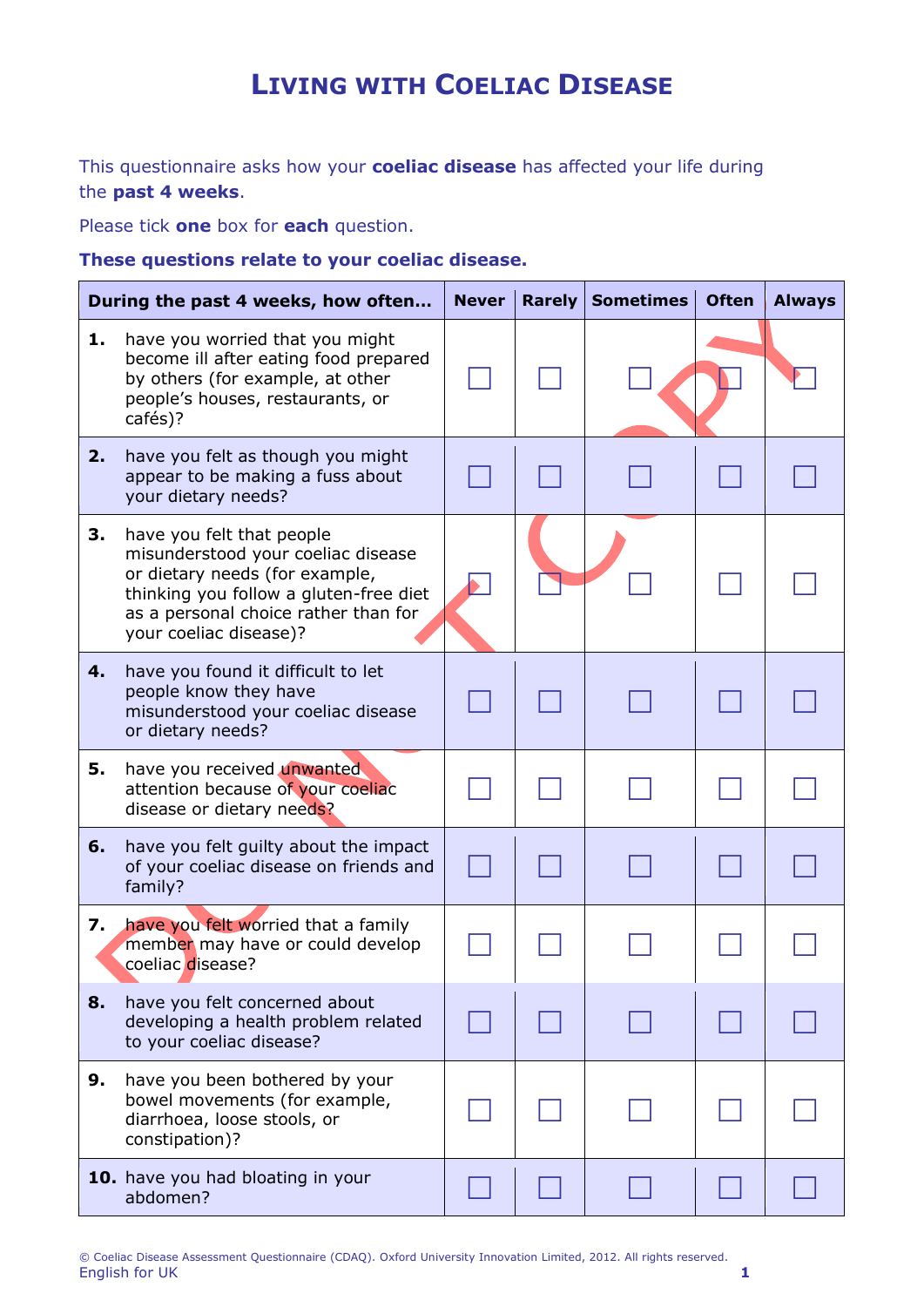## **These questions relate to your coeliac disease.**

| During the past 4 weeks, how often |                                                                                                                                       | <b>Never</b> | <b>Rarely</b> | <b>Sometimes</b> | <b>Often</b> | <b>Always</b> |
|------------------------------------|---------------------------------------------------------------------------------------------------------------------------------------|--------------|---------------|------------------|--------------|---------------|
|                                    | 11. have you had nausea or vomiting<br>that you think was caused by your<br>coeliac disease?                                          |              |               |                  |              |               |
|                                    | 12. have you had pain that you think was<br>caused by your coeliac disease?                                                           |              |               |                  |              |               |
|                                    | 13. have you had tiredness or a lack of<br>energy that you think was caused by<br>your coeliac disease?                               |              |               |                  |              |               |
|                                    | 14. have your daily activities been<br>limited by your coeliac disease?                                                               |              |               |                  |              |               |
|                                    | 15. have you worried that you would<br>become ill when you were not at<br>home?                                                       |              |               |                  |              |               |
|                                    | 16. have you felt isolated from others<br>because of your coeliac disease?                                                            |              |               |                  |              |               |
|                                    | 17. have you avoided social activities?                                                                                               |              |               |                  |              |               |
|                                    | 18. have you avoided going out to eat<br>(for example, at a friend's house,<br>restaurant, or café)?                                  |              |               |                  |              |               |
|                                    | 19. have you worried that you would<br>accidentally eat or drink products<br>that contain gluten?                                     |              |               |                  |              |               |
|                                    | 20. have you been concerned about<br>cross-contamination (gluten-free<br>food coming into contact with food<br>that contains gluten)? |              |               |                  |              |               |
|                                    | 21. have you felt uncomfortable refusing<br>unsuitable food or drink from other<br>people?                                            |              |               |                  |              |               |
|                                    | 22. have you felt down or in low spirits?                                                                                             |              |               |                  |              |               |
|                                    | 23. have you felt you were a nuisance to<br>other people?                                                                             |              |               |                  |              |               |
|                                    | 24. have you felt guilty about other<br>people buying gluten-free substitute<br>foods for you?                                        |              |               |                  |              |               |
|                                    | 25. have you felt annoyed or frustrated<br>about the cost of gluten-free<br>substitute foods?                                         |              |               |                  |              |               |